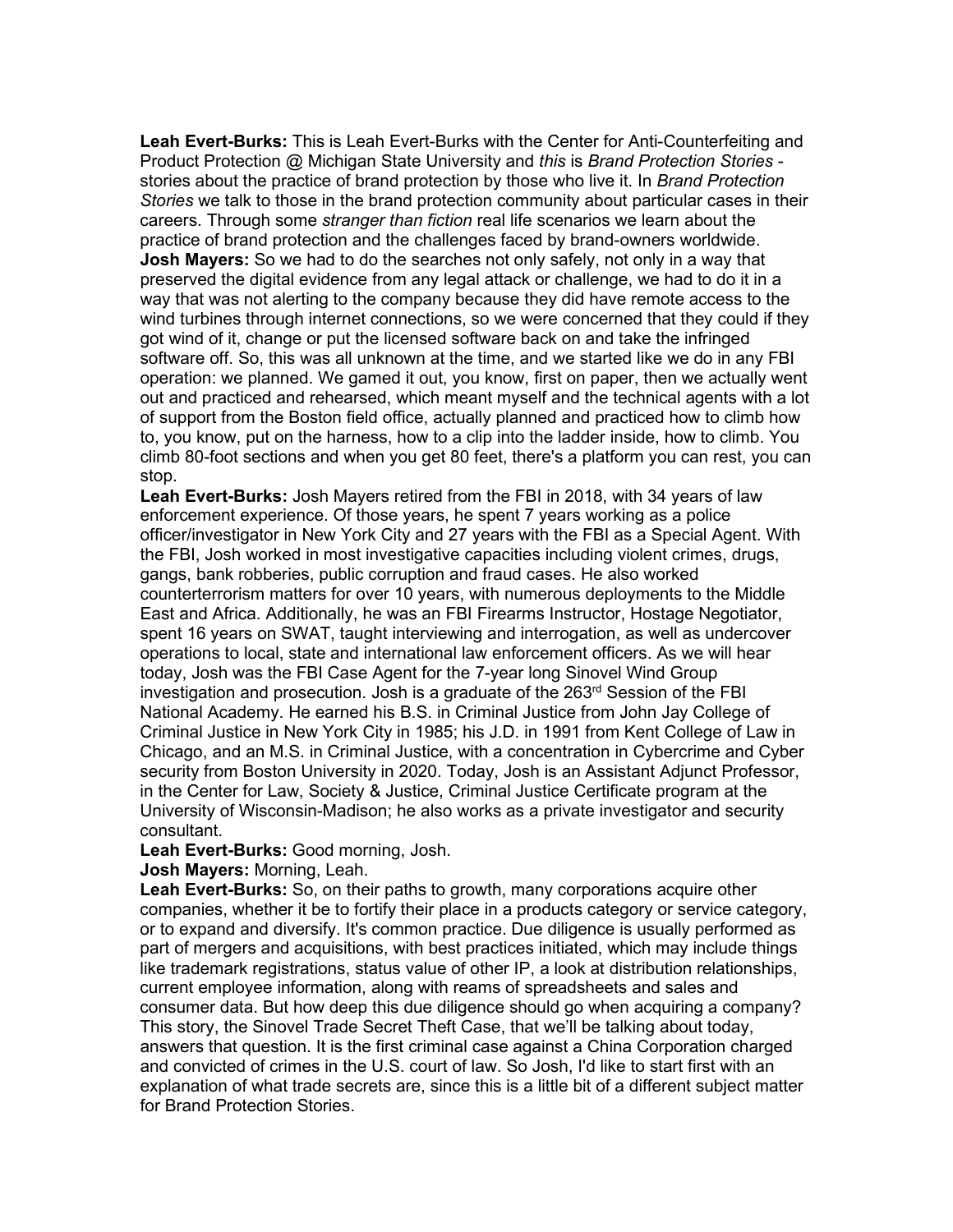**Josh Mayers:** Thank you, Leah. I'm so glad to talk with you today about this case, and you're right--the discussion should start with understanding what a trade secret is. And the law is governed by the Economic Espionage Act of 1996, and a good source of information for listeners might be the U.S. Patent and Trademark Office which talks about trade secrets, and a trade secret is any information that has either actual or potential independent economic value, by virtue of it not being generally known. So again, it can be actual or potential economic value, as long as it's not generally known to the public. It has two other critical elements: all three are necessary. The trade secret must have value to others who cannot legitimately obtain the information, and is subject to reasonable efforts, or reasonable measures as the statute says to maintain its secrecy. You must have all three elements for there to be a trade secret.

**Leah Evert-Burks:** Okay, interesting. And it is intellectual property, correct? **Josh Mayers:** Yes, that's right, and intellectual property comes in many forms as you know. It can be an idea, it can be a blueprint, it can be a design or an invention. In our case, it was software. It was software that was researched and developed by very smart engineers working as a team, who were able to develop software that helped when turbines operate efficiently and stay connected to the grid. And in this case, particularly important to the Chinese customer Sinovel was when there's grid instability, when there's a sag, you know we've all had that happen, maybe when we've been in a rainstorm and the lights in our homes dim. Well, that's a temporary sag in the power grid. That's the case here. The software was the trade secret that was developed by American Superconductor, the victim company.

**Leah Evert-Burks:** Right. And so those smart individuals were AMSC, and that was an energy technology company that was founded by MIT graduates.

**Josh Mayers:** That's right. American Superconductor is still a publicly traded company on the U.S. stock exchange. It was created by three MIT grads in the 80s, and they have a lot of different products, but the product here was wind turbine technology, primarily software that was used to keep wind turbines running and functioning online, and they had offices in Massachusetts, they had two offices in Wisconsin, which are relevant to this case, they had a large office in China, and an office in Klagenfurt, Austria, which is where the subsidiary Windtec was that they acquired which your setup alluded to. They did acquire an Austrian company called Windtec, and that's where really the team of software engineers in collaboration with U.S. engineers work to develop this wind turbine technology.

**Leah Evert-Burks:** So, that was in 2006 where they saw that growth opportunity potential for an acquisition of Windtec and of expanding some of their product offerings into the renewable energy market, which of course is and was a big business.

**Josh Mayers:** Yes, that's exactly right, and they were growing very quickly, so acquiring Windtec helped give them additional both human capital as well as an expertise in this niche of developing wind turbine software, which helped in grid stability something called *low voltage ride through technology*. LVRT was very important and was valuable and was something that AMSC was working with Sinovel with their largest client in China to develop this technology for Sinovel so that it would not only help the wind turbines operate efficiently but also retrofit thousands of wind turbines in China to modernize as part of the Chinese grid code stabilization that was going on in China in the late 2009- 2010 timeframe.

**Leah Evert-Burks:** Okay. So, when AMSC acquired Windtec, they acquired their customers. They acquired the relationships licensee/licensor or relationship that existed with Sinovel, which as you indicated was a large company in the wind turbine business. I think they were third ranking at that time with aspirations to be the leading in the world. And as you said, there was some motivation for them if we look back at this trade secret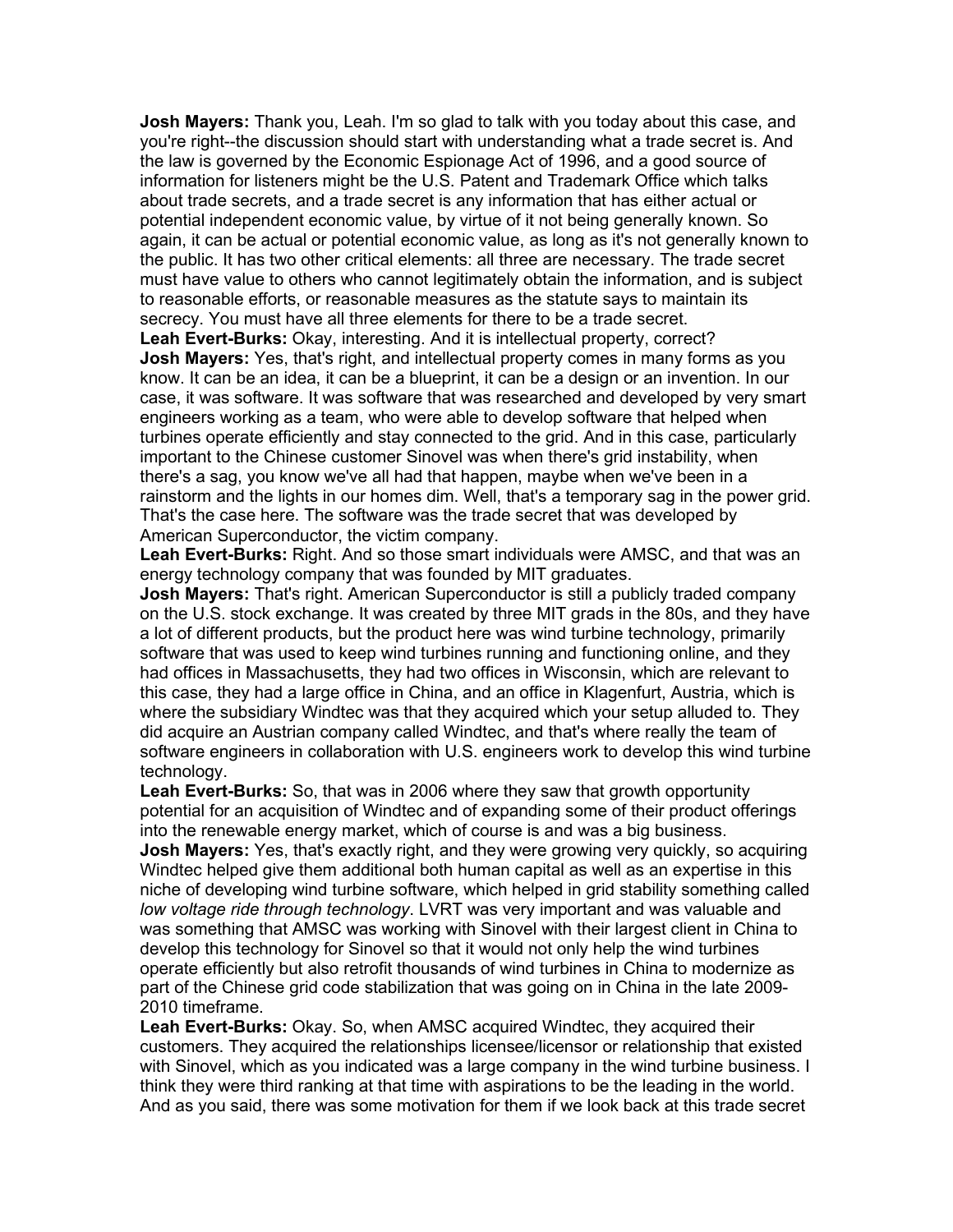theft that occurred. As you indicated, there was an initiative to reduce air pollution and dependence on coal fired plants in China, so retrofitting of the software was required to meet the Chinese government standards. And as you said, prevent shortages and blackouts and the like. But license agreements can be expensive and so, Sinovel was looking at that expense that they were incurring with licensing the technology. **Josh Mayers:** Yes, that's exactly right, Leah. It was expensive. Part of it is supply and demand. AMSC provided a unique product for Sinovel, and they had been working collaboratively with Sinovel for a number of years to try and meet their needs both retrofitting old wind turbines that were already online and operational and needed the software retrofit, as well as Sinovel's expansion, they were trying to be number one in the world for wind turbine manufacturing and so Sinovel was trying to expand outside of China. They were building wind turbines in various parts of the country and in fact, ultimately, they got a contract to build four wind turbines in Massachusetts, so Sinovel was in a large growth posture. AMSC was meeting that demand with not only quality electronics, support hardware, and then software but also servicing the wind turbines in China with employees of the American Superconductor and Windtec, and that involved one of our protagonists in the story. One of our defendants that was ultimately indicted and charged Dejan Karabasevic, he was a young Serbian national, an engineering student who Windtec sponsored to come live in Klagenfurt, Austria to work at Windtec, and he was a rising star in the company. He was very smart, liked being in China, liked climbing wind turbines and servicing them and working with his Chinese counterparts. So, then Karabasevic was helping Windtec and then AMSC initially to grow the demand for their clients Sinovel; however, ultimately, that relationship soured as we'll explain. **Leah Evert-Burks**: IP assets can be monetisized to provide revenue through the licensing of proprietary rights – such as the use of a trademark by a company outside a goods category to expand the reach of the brand, a song, images or an invention, these are examples of what can be licensed to a third party with their payment of royalties to the IP owner. For many inventors and/or companies that own innovative technology such as software, this can be their main source of revenue - and therefore something that needs to be aggressively protected.

**Leah Evert-Burks:** Instead of licensing the software, they decided to steal it and Dejan, I think he was also known as D.K., was a good candidate to kind of pull into the fold with the CEO of Sinovel. You mentioned certain aspects of his character, but were there other aspects that made him susceptible or a good candidate to be involved in this theft? **Josh Mayers:** Yes, there was. You know, we always want, in the FBI when we're investigating crimes, we always want to try and understand the motive of the people who we believe are allegedly committing crimes, so we always look to motive and look to, you know, why did someone do something not just what happened, and so in this case, we really have to go back to the beginning, and that starts in the late summer and early fall of 2010. Windtec sent some engineers out to western China to the Gobi Desert to check on some Sinovel wind turbines that they were servicing and running tests on, and they noticed when they got to the wind turbine that there were some anomalies and that the wind turbine was running on software that appeared to be altered or different in some way from the license software that Sinovel was paying AMSC for. And they did some checks and they made some screenshots, which they took back to their lab in Klagenfurt, and ultimately, the engineers determined that there had been a breach, or a hack, if you will, into the wind turbine software. And so, they didn't necessarily know who had done this, but I think they suspected Sinovel being responsible at the time. However, as you said, Sinovel was a large customer of theirs, and they didn't want to offend them or hurt their business relationship, so they did, they took some protective measures as a company to protect their trade secret, to protect their software which they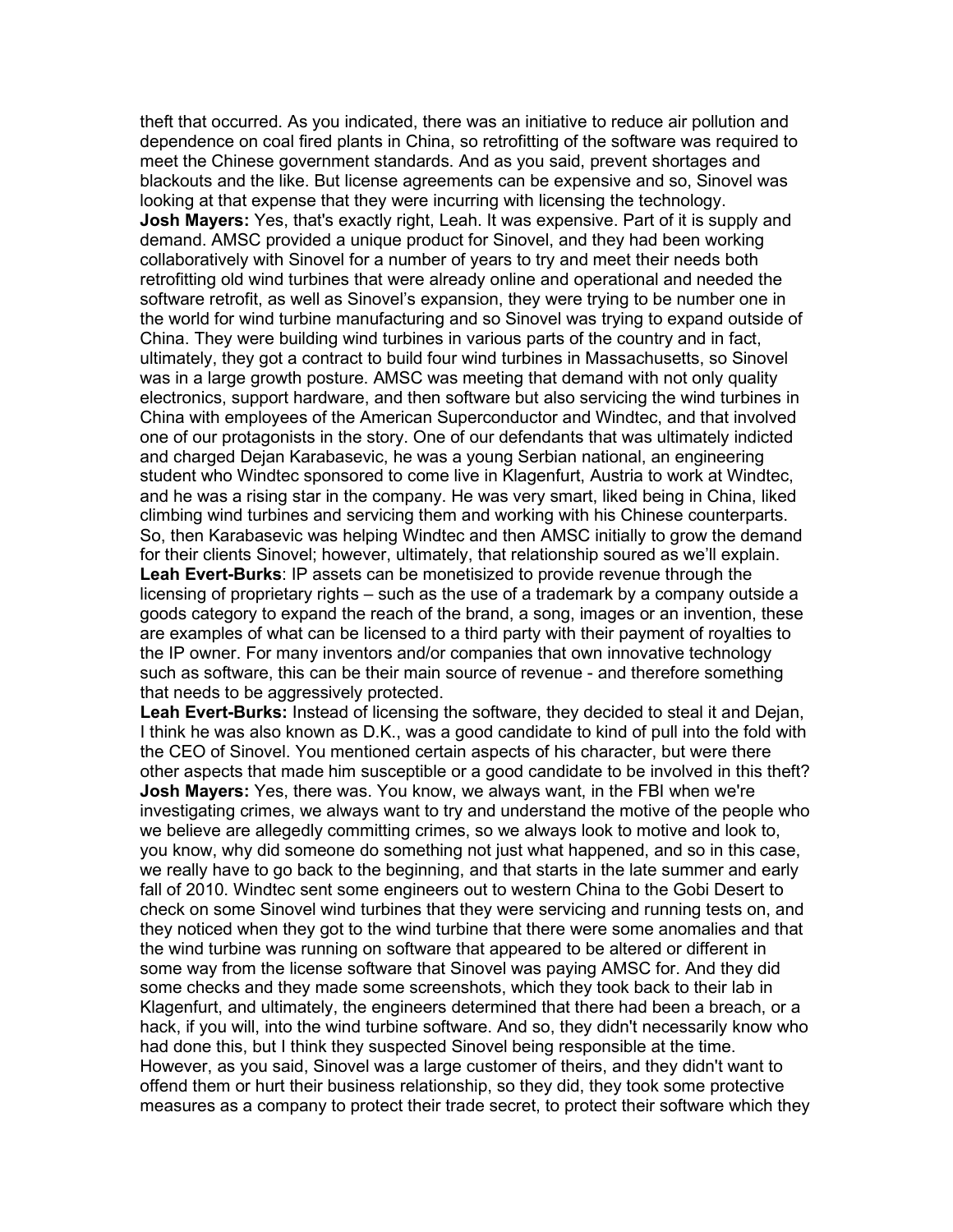thought had been had been perhaps intruded on and so they put on some encryption, they put a timing limitation, which would have the software shut off if they weren't paying, and then they continue with the relationship so that it's sort of like a chess game, Leah if you think about it, so you know, Sinovel took one action, then AMSC and Windtec took sort of a response protective measure, then Sinovel who still didn't want to pay for what they'd been paying a lot of money for made a business decision. We learned ultimately they decided to recruit an insider. And as we know in other cases, insider threats are real and are significant. They've happened in government, they've happened in the private sector, and so, an insider who's not identified as being a risk or a threat to a company can cause great harm. And that change, caused Sinovel to look for an insider, and they came upon Dejan Karabasevic--D.K. we call him. And just as you said, D.K. was right for the picking. He was somewhat disgruntled, although he had been helped by Windtec and rose quickly in the company. He, we learned, had a fairly big ego, he had appetites for expensive living, for having many girlfriends, and he was frustrated because Windtec wanted to bring him back to the headquarters in Klagenfurt and participate as a manager in a managerial role. He wanted to be in the field in China, having girlfriends and adventures and climbing wind turbines and working with his Chinese counterparts, so there became a rift or a conflict between the employee and the company. And as you also very adroitly have pointed out early, Windtec and AMSC didn't recognize this disgruntled employee. They didn't really understand or see the depth of his frustrations and anger at the company. And so as early as the fall of 2010, Dejan Karabasevic with Sinovel's help and support and encouragement began talking and planning on stealing technology, on hurting Windtec, which was clearly part of his goal, and on helping Sinovel and hopefully he wanted a job with Sinovel and a career with them, so those plans started shortly after the hack in the Gobi Desert was identified, and it took six or seven months for Sinovel and D.K. to complete the theft of the trade secrets which we'll explain in more detail, but that started the ball rolling towards the crime that ultimately the FBI and my team investigated and successfully prosecuted, but it took seven years, and it was a long, long haul. There was evidence on three continents. A lot of complex legal challenges in this case, as in any case with this type of complexity.

**Leah Evert-Burks:** As you indicated, this was insider theft, which when you look at the cases involving theft of trade secrets and other IP, many times it's from insiders. And this was an insider that was acquired, so he came over to AMSC through the Windtec acquisition. So, again, looking at mergers and acquisitions, when companies are acquiring other entities, it's important to know who they're acquiring and the characters, the nature of the characters, of those employees.

**Josh Mayers:** That's right. You're not just acquiring a company, right. You're acquiring the human capital, the most important part of a company.

**Leah Evert-Burks:** Right. You're acquiring people that may be just disgruntled, as you said.

## **Josh Mayers:** That's right.

**Leah Evert-Burks:** Now to do the hacking of the software for the wind turbines, as I understand, Sinovel moved D.K. into a safe house. Can you tell us a little bit about that? **Josh Mayers:** Yeah, exactly. So what happened was, as I said, they started planning in the fall of 2010. By March of 2011, D.K. had put in his papers to resign. Austrian law had a unique feature in that he could take what's called *garden leave* which means he had three months of leave stored up, and instead of like a U.S. company where they would pay you out for that leave or, you know, you might stay on the books for your health care but you wouldn't have access to the crown jewels and all the valuable information in the company, in Austria, he was permitted to continue to have access, and he used some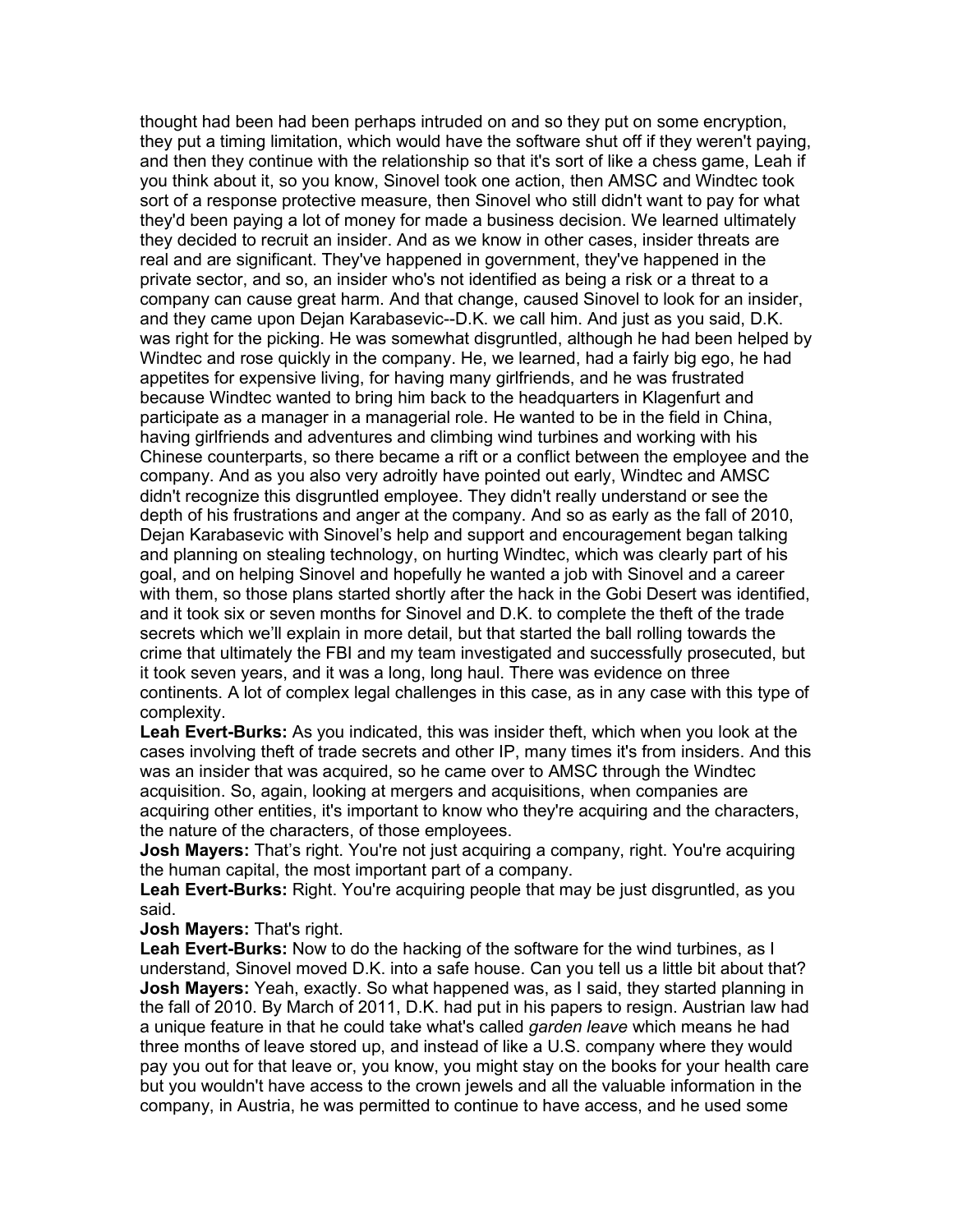sleight of hand, he used a deception and a lie to the human resources person, so again, not checking fully his story, he was allowed to--he manipulated the human resource system--to permit him to still have access during this three month period, and he lied to his co-workers and said he was going to be traveling and taking vacation, when in fact, just as you said, he very quickly after downloading the software from Austria, which was on a server in Wisconsin, that's how we get Wisconsin in the mix, you know, you have to have jurisdiction for a federal crime, and jurisdiction fell in the Western District of Wisconsin, the federal district where the AMSC office was that held the server that contained the software D.K. stole. So, he stole it from his Klagenfurt office, he downloaded all of the crown jewels, the actual source code for the software, so that once you have the source code, you can change and manipulate the software at will, and then instead of his three month vacation, he quickly went to Beijing, where he was in fact, put in a very luxurious two story apartment, safe house that Sinovel set him up in, and they also set him up with a test bench which was replicating the components, the two primary pieces of hardware in the wind turbine, which are called the PLC, the *programmable logic controller* at the base of the wind turbine, and then the power module at the top of the wind turbine, the nacelle, those two pieces of hardware have software on them that the AMSC developed was their trade secret, and those two pieces of hardware and software talk to each other in milliseconds to keep the wind turbine running, converting the spinning of the blades to electricity which then pushes it out to the grid, so he stole a very critical component, critical software in the functionality and operation of the wind turbine.

**Leah Evert-Burks**: Yeah, it's really the brains of the wind turbine.

**Josh Mayers:** That's right.

**Leah Evert-Burks:** So, how did the FBI become involved?

**Josh Mayers**: So interestingly, this crime occurred, well was committed in March of 2011, D.K. returned to Austria briefly in late June and early July to see his daughter, young daughter, who remained back in Klagenfurt with his ex wife, and when he came back, the Austrian police arrested him with the complaint filed by Windtec and American Superconductor. The FBI was not involved at this point. This was at first thought to be strictly a European crime, a crime occurring in Austria, and unfortunately the trade secret laws are fairly weak in Austria, so ultimately, D.K. was only, he was convicted of stealing the software in Austria, but he received a nine month sentence of basically home detention. He would be out working during the day, and then he would go at night into an incarceration facility, but very, you know, very minimal punishment. They just don't have the current laws caught up with trade secret theft like we have developed in the U.S. So, he went through that legal process, and then the FBI has a program called the legal attache' program where we've got FBI agents stationed all over the world in U.S. Embassies. They're overtly declared to the host country, and they're there to help facilitate U.S. cases and interest and also to help facilitate the host country interest when appropriate. So, in this case, the FBI legal attache' was an excellent agent. Steve Paulson who had worked with actually ironically in the same office in Wisconsin, and he called and said, "Hey, the ambassador just came down the hall and said that there's a company with the U.S. headquarters that's been a victim of a theft of technology. Can you help us?" So, that started the ball rolling in Wisconsin, and we began. I opened the case in November 2011, and we began working with the victim company, and this is a critical part of the story in that, in this case, and in any trade secret theft cases, particularly ones that last as long as this one, the relationship between law enforcement the FBI, and the private company is critical. So we worked very hard cultivating that relationship, treating them as a true victim, and working with them very closely from start to finish. It was really critical to the success of this case. So, companies who are out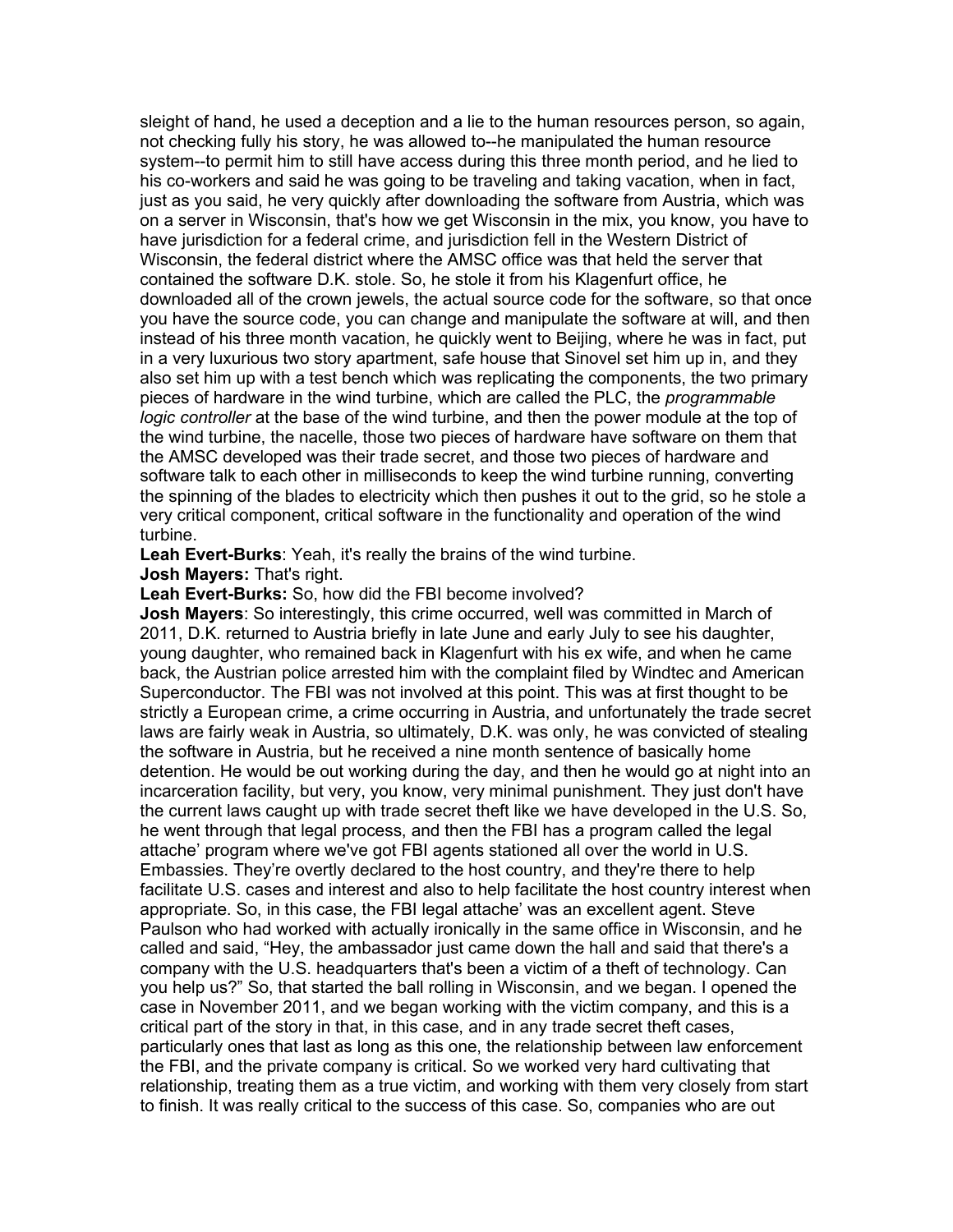there who are reluctant to report crimes like this, I hope are reassured that, you know, the government and the FBI in particular work very hard to protect victims of crimes like this and to help them through these things and to not further injure them, to not further expose their trade secrets if litigation happens. As in this case, we took Sinovel to court. We prosecuted them in open court.

**Leah Evert-Burks:** The FBI as with other U.S. federal agencies, employs attaches' who are dispatched to foreign locations to assist in the monitoring and protection of U.S. interests, including intellectual property. In the first edition of The Brand Protection Professional we explored the USPTO's program with the Director, of the Intellectual Property Attache' Program and their Attorney-Advisor, from the China and Enforcement Team in the Office of Policy and International Affairs.

**Leah Evert-Burks:** So, a number, I am assuming that in your long career in law enforcement, you've served a number of search warrants for various locations, maybe some barns in Wisconsin and other other type of buildings, but for this case, you actually served and searched a wind turbine Can you tell us about that unique experience? **Josh Mayers:** Yeah, it really was, and you're right. You know, the FBI is pretty good at searching things. We can search houses and cars and garages and yes, barns occasionally in Wisconsin, but in this case, we started investigating, we had a great team of prosecutors, three amazing prosecutors, two from Wisconsin and one from Washington, DC, from the Computer Crime Intellectual Property Section, and so what we learned as we did our investigation was that the purpose of the theft was really twofold. It was as I said earlier to retrofit thousands of wind turbines in China that needed upgrades to their technology, to their software to become compliant with the change in Chinese grid code specifications. That was critical to Sinovel to have. The second thing they were doing was exporting wind turbines which they manufactured in China, and when they exported the wind turbines, they used the hardware and software from other countries, so they used hardware and software from the AMSC for those exported wind turbines, so we began to suspect, or theorize at least, that the stolen source code was also being used to export wind turbines around the world. And so when we learned in 2012 that Massachusetts had provided both stimulus funding, green energy, green technology stimulus funding to Sinovel and they had obtained a waiver for a non-U.S. wind turbine manufacturer to be able to export wind turbines into the United States, so they both got funding and a waiver and part of the justification was that they were using the hardware and software of a local Massachusetts company, AMSC, and therefore, they got a priority in their export license, and so we learn in 2012 that Sinovel was in the process of constructing four wind turbines in Massachusetts: one in Charleston, one in Scituate, and two in Fairhaven. And so we went to the owner/operators of those wind turbine projects, who we also by the way viewed as victims. They were not witting to the stolen software. They had no idea what they were developing and importing in their mind and they contracted for was licensed legal software that the Sinovel wind turbines would contain, and then we went to them, we asked them for cooperation. The FBI can't do many things in their investigations without the public support and cooperation. We depend on it. It's critical. And it was certainly critical in this case, so we went to them, and they were very helpful and cooperative. We always treated them as victims also because they also suffered economic harm ultimately because you're right, we did do searches of four wind turbines and as you can imagine, FBI headquarters, the supervisors, and management were a little nervous at first when we proposed this. It had never been done before. And they didn't want us to break them. They're expensive. They have a lot of electricity running through them. They can be dangerous and so it became quite an adventure to both plan and prepare and train with our technical agent, how to do this safely and how to gather evidence in a way that would preserve the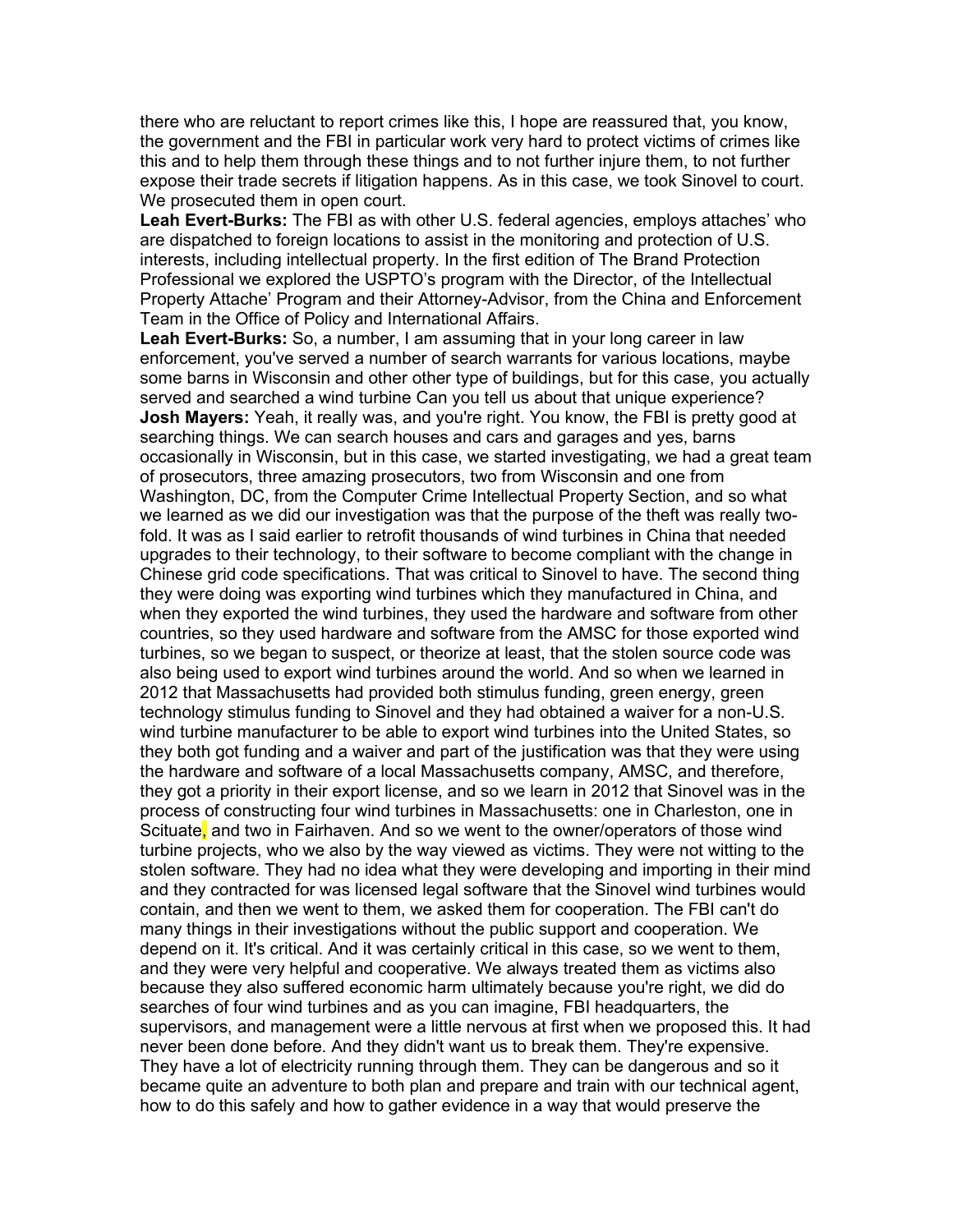evidence to be useful in court, if in fact, we found stolen infringed on software running on the Massachusetts turbine, so that's what we undertook was a nine month project to do for searches.

**Leah Evert-Burks:** Wow, wow, up on those wind turbines.

**Josh Mayers:** Yeah, and covertly because they're part of Sinovel agreement with the owner operators and Massachusetts was a two-year, kind of warranty if you will, so they brought Sinovel engineers over to Massachusetts, they were living in a home, they were servicing the wind turbines if a problem happened, they would do patches and upgrades, they were there legitimately to serve these wind turbines and service them as part of a service agreement, so we had to do the searches not only safely, not only in a way that preserved the digital evidence from any legal attack or challenge, we had to do it in a way that was not alerting to the company because they did have remote access to the wind turbines through internet connections, so we were concerned that they could if they got wind of it, change or put the licensed software back on and take the infringe software off. So, this was all unknown at the time, and we started like we do in any FBI operation: we planned. We planned it out, you know, first on paper, then we actually went out and practiced and rehearsed, which meant myself and the technical agents with a lot of support from the Boston field office, actually planned and practiced how to climb how to, you know, put on the harness, how to a clip into the ladder inside, how to climb. You climb 80 foot sections and when you get 80 feet, there's a platform you can rest, you can stop and then you get to the very top that sort of big square thing you see at the top of most wind turbine which is called nacelle that's really like a control room. You can fit five or six people up there. There's a large generator which is connected to the blades within gears which are turning the generator that helps convert the turning blades to electricity, and then there are electrical control cabinets up in the nacelle which contain the hardware, the components--in this case the power module--which holds the software which was running the wind turbines, and that's what we need to get access to in order to image or copy the software, you know, in a digitally sound manner, so it's not been altered, it's not been changed, it's preserved. And then we compared it with the licensed software from AMSC and we also compared it to other evidence we had from the D.K. theft, so we knew what D.K. stole. We knew what he--we knew what the license version looked like, and we also knew what D.K. changed because we had access to some of the computers and information from the Beijing safe house. We were able to get some evidence from the Beijing safe house ultimately, so we had good comparisons. We had our original evidence, and then we had good things to compare it to. And we were able to establish that the Massachusetts wind turbines were running the stolen modified software that D.K. took and changed at Sinovel's request. Quite exciting.

**Leah Evert-Burks:** Wow. Well, the first thing I think of is thank goodness you don't have a fear of heights.

**Josh Mayers:** That's right. Well, you know, you're inside, so you don't really see out, but I will tell you, you know, you still feel like you're going up in the air, and when it's windy, you can feel that the top, you can feel it sway a couple inches. It's a little unnerving because when you're up there you can actually feel it moving a little. So yeah, you don't really need, it's not so much a fear of heights it's just it's a little claustrophobic, and it's a little unnerving because you're just climbing and climbing up this ladder. It seems forever, and the thing is shifting and moving a little bit, but we had great help. We had great instructors teaching us, and nobody got hurt and we, you know, most importantly we're able to seize evidence, in this case, not only seize it in a way that was usable in court but also show very definitively that not only had Sinovel stolen the software and used it in China, but here they'd had the audacity really to come back and use it in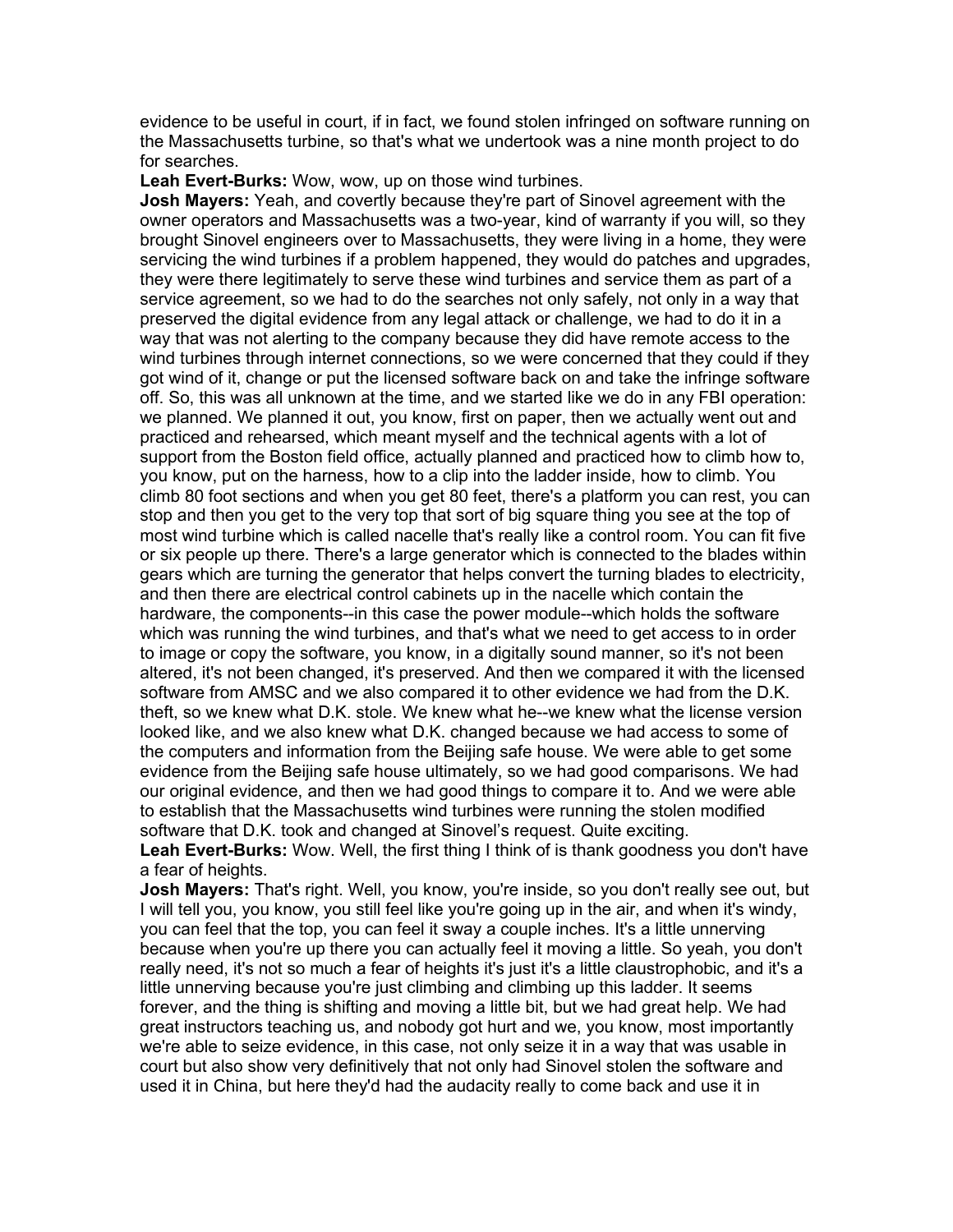American Superconductor's front yard, which is just sort of outrageous if you think about it.

**Leah Evert-Burks:** Right, right. Yeah, and thinking about how you set that up, and as you said, there were Sinovel employees in the location. They were monitoring the systems. So, you had to be careful not to be physically and electronically or through cyber detected that you were doing something. Were you posing as AMSC employees? **Josh Mayers:** We use just sort of a light cover of doing a grid inspection, so we didn't, you know, provide a lot of detail, but we did give notice to Sinovel that there was going to be a time when the wind turbine is offline, and we just tried to make it seem like a normal routine maintenance thing that they were notified of but frankly didn't need them on site, and they accepted it. They didn't question. I suppose they could have, you know, we had some contingencies in place if they did show up and we would address that but sometimes simple is the best way we just kept it simple. We kept it, we did the muscle in the middle of the night, so we did it off hours, which always helps a little bit, and we had plans to intercept them if they had decided to drive out and poke their nose around and see what was happening, but we felt pretty comfortable actually that in this instance they were, they accepted what we told them through sort of third parties, and they didn't seem any the wiser. So, sometimes it's better to be lucky than good. I suppose so we were a little bit lucky too. Yeah, but we were really concerned at the time of being discovered because we were mostly concerned, not for our safety but just that if they realized that we were on to them then they could change or manipulate the software remotely, and we'd not have a way to preserve the evidence if it was in fact stolen, you know infringed on software. So, that's always the concern, you know, your main job as a law enforcement officer in a search is to preserve evidence. That's your goal and your purpose, and it was no different here.

**Leah Evert-Burks:** So, you were able to gather and maintain that evidence, and that was in Massachusetts. Of course AMSC was officed out of Wisconsin, so then you gather the evidence it was adequate to bring an action against Sinovel, and that was brought in the Western District of Wisconsin.

**Josh Mayers:** That's right. In June of 2013, so we finished our searches in 2012. We gathered the evidence. It took a few months to both analyze and compare the evidence, so we, you know, we had to be sure, obviously, we were guessing here that the evidence was in fact proof of the theft and the modifications to the source code. We had to be sure of that, so we had to be sure both that the evidence was intact and preserved and that, you know, we had a good examples and that we could in fact prove beyond reasonable doubt that this was stolen, infringed software. So, that took a little time, couple months, some very smart computer scientists, and computer response agents worked on that very hard with the prosecutors, and ultimately, by June of 2013, we indicted in the Western District in Federal Court. We indicted Karabasevic who did the theft. He himself stole the software. We indicted his two primary handlers: Zhao Haichun and Su Li Ying. These are two upper level managers in the R&D department (Research and Development Department) of Sinovel in Beijing, in the Beijing office, who were decay coworkers but also became his handlers, and they helped recruit him and manipulated him to steal the software on Sinovel's behalf. So, those are the three people who were indicted. Unusual are unique in this case, Leah, was that we indicted a corporation. You don't often think about a corporation being something you can charge with a crime, but in fact, you can charge a corporation with a crime in federal court if you can show that their agents of the company or the employees and agents acting on behalf and at the direction of the company committed the crime, and that's in fact what we alleged that Su and Zhao as agents or employee of Sinovel, at Sinovel's direction recruited and used D.K. to steal the software to transmit it to them after making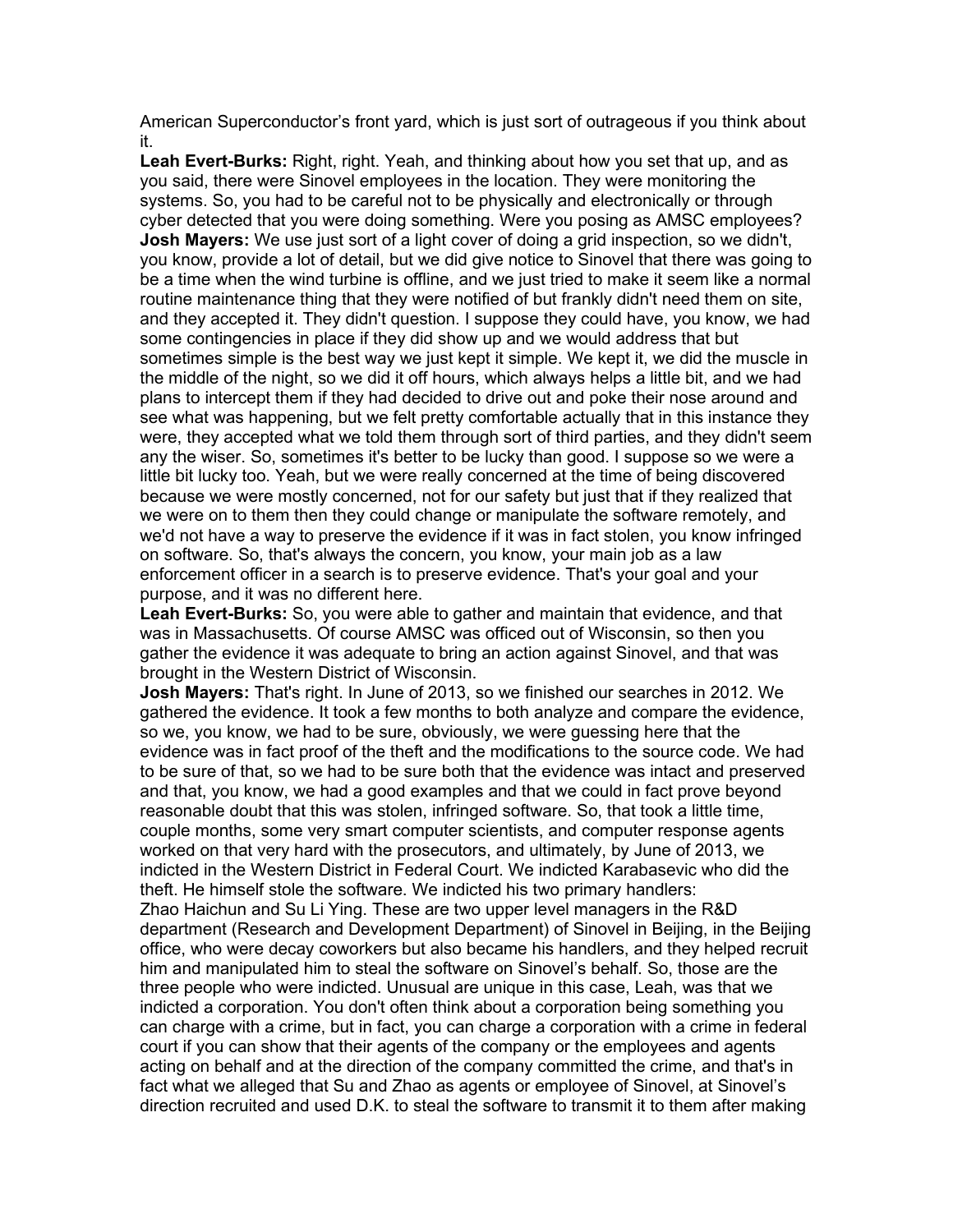modifications or changes to it, so we indicted the company which was a big deal to indict a Chinese Corporation and, you know, U.S. Federal Court, like you said is a big deal and was the first time this had happened, and that set in motion a long legal dispute. There were legal challenges to our service. We served Sinovel in their Houston office. There were legal arguments. You know, they hired two large well known law firms in the U.S., Sinovel did, and litigated the case even, you know, before it went to trial, and so unfortunately, it took some time. This went up to the Seventh Circuit Court of Appeals, where we persevered, we prevailed, we won, but it took two years just on the service issue, whether or not we properly served a foreign corporation in the U.S., and therefore, they be subject to U.S. law, and the Seventh Circuit agreed with us and agreed with our prosecutors who argued, and so then the case was set for trial, but it wasn't until January of 2018, that we had a jury trial, a 11 day jury trial in Madison, Wisconsin in Federal Court, and at the end of that, Sinovel was convicted, but we brought in American Superconductor and Windtec witnesses, we brought in the engineers who wrote the software, the Austrian engineers who had worked with D.K. very closely, which really brought the case to life for the jury I think, we brought in a mockup of a wind turbine, we brought in the actual piece of hardware, the power module which weighs about five or six hundred pounds, we brought that into the courtroom to show the jury, and we explained and we walked them through, just as we have here, how the case started, how we gathered evidence, we presented the evidence from the searches in Massachusetts of the wind turbines, and we were able to establish beyond reasonable doubt that Sinovel had in fact recruited and hired D.K. to steal and modify the trade secret, and it caused tremendous harm. It caused American Superconductor to lose, you know, hundreds of millions of dollars, and ultimately, the jury found in our favor and awarded AMSC 54, almost 56 million, in restitution and then \$850,000 in restitution to the Massachusetts wind turbine operators who were also, as I said earlier, victims in this case.

**Leah Evert-Burks:** Right, and I think one of the quotes that came out of that trial was, "This was nothing short of corporate homicide."

**Josh Mayers:** Yes, that's right. That's exactly right.

**Leah Evert-Burks:** So, when you talk about theft of trade secrets, the damage runs deep. As you related, approximately, you know, billions of dollars were lost, jobs were lost, and, yeah, so it's interesting too that this was a jury trial.

**Josh Mayers:** Yes, and we really tried to bring that to light. We brought in, for example, we had testified for the government, the human resources manager at American Superconductor who had to personally fire hundreds of employees because of this theft, and then she herself, she fired herself on her last day. Dan McGann, the CEO, ultimately talked to her, and it was understood that even she was going to have to go, so this company lost you know, this is about people. When, you know, we think of sort of a theft of a trade secret, it sounds sort of sterile and impersonal and you know, it's a crime that, you know, affects a company or effects technology, but this really affected human beings. The Madison office, for example, closed. When I would go there initially to meet with some of the engineers, there were, you know, hundreds of desks and employees and bustling office, when at the end, the office was empty, and they closed. You actually saw in really stark terms, the effect on human beings. The human resource officer who testified brought to life how many people she had to personally let go and how hard that was emotionally for her and her co-workers. So, there's the human cost of this. It's not just economics, but it did cost AMSC, was estimated with their stock loss and all the other revenue, lost about 1.2 billion, with a B, and hundreds of millions of dollars in lost contracts that Sinovel had agreed to and had signed, you know, an expectation of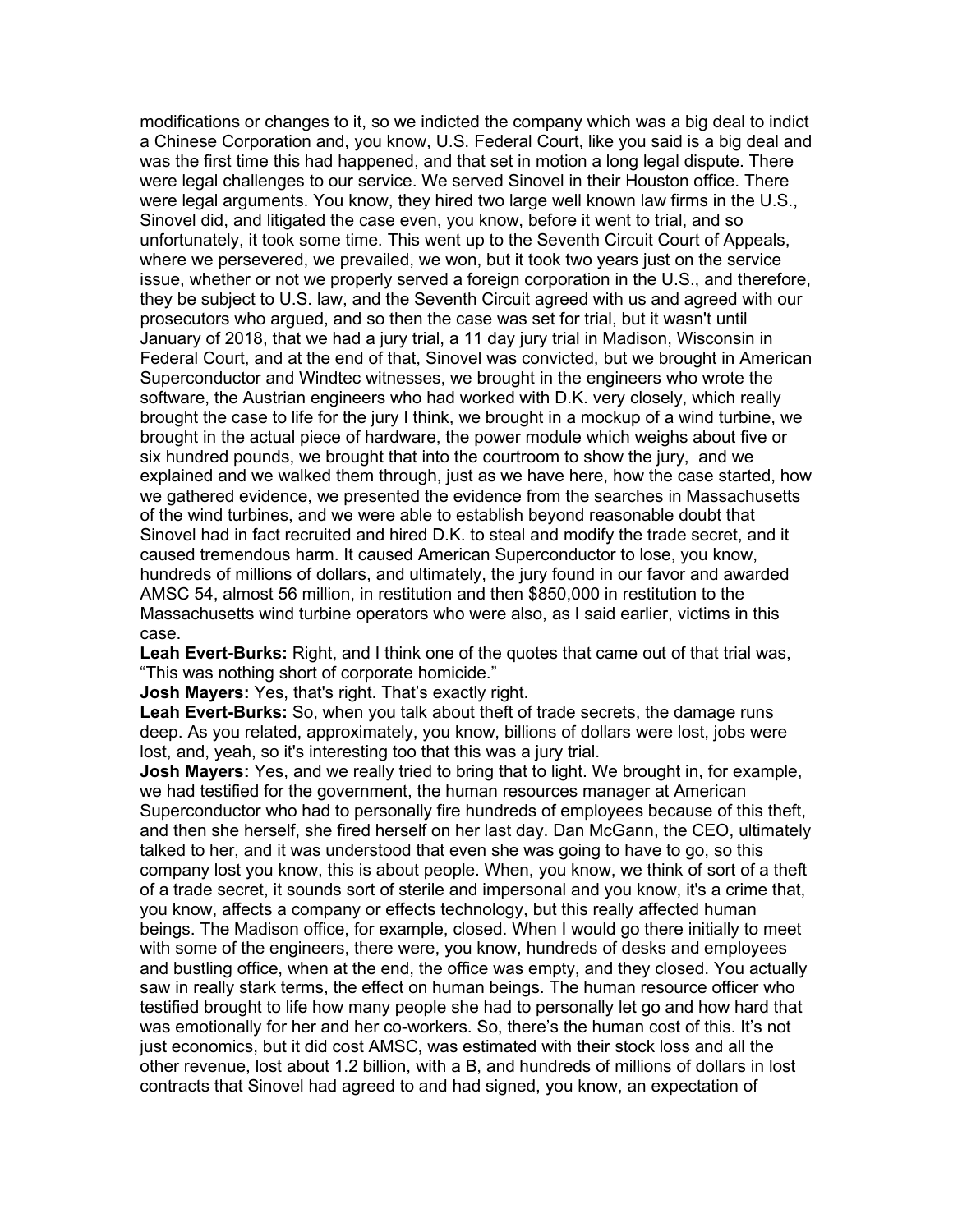paying that they reneged on, so real human cost here. A lot of people, 600 people or so, lost their jobs permanently because of this theft. A real impact.

**Leah Evert-Burks:** I think that's so important to bring up, Josh, that the economic loss is really a human loss. And, again, when we're talking about some of the dangers of mergers and acquisitions, specifically due to lack of due diligence when you're acquiring employees such as D.K., those that are easily lured into illicit work have skills to carry out the damage. It's also important to research who your new customers are that you're acquiring, and in this situation too there was a general disrespect or lack of respect of intellectual property. As I recall, there was kind of a degrading of the value of the software, referred to as cabbage.

**Josh Mayers:** That's right, yeah.

**Leah Evert-Burks:** To make the theft, not so distasteful, though, you know, obviously it was the opposite of that. This was extremely valuable property, but there were attempts to make it degrade the value of the software to, I think, allow people to proceed with the theft.

**Josh Mayers:** Yes. That's exactly right. It's a good memory. The cabbage term, we heard was was from Mr. Han, the CEO of Sinovel, had made a disparaging comment that "it's just software, you know, even if it was taken, it's only software. It has no value. It's like cabbage," he said, so this sort of a became a moniker for us or a sort of thing to just keep in the back of our heads, and that's right. The people who did this crime didn't feel there was any risk in doing it. They did it with impunity, they did it with an arrogance, and yeah, they did it with a real degrading of the value of the trade secret of all the hard work that went into developing that software, and you know, human beings spent thousands of hours and time and effort and their brainpower on developing software and making it work so that there could be clean energy. And so, that was a critical piece of this, sort of the arrogance of the defendants here who just felt like they could run roughshod over the AMSC, and AMSC didn't go in with blinders on. They had been doing business in China. They understood some of the challenges unique to U.S. companies doing business abroad. This is not unique, by the way, just to China. This happens in many countries where U.S. companies are trying to do business, and there are some challenges in working with other countries laws, other countries culture. And so, this is something AMSC actually had thought through and was good at. They just, I don't think, realize that their best customer was going to, on the one hand, pay them a lot of money and seem to be a great business partner, but on the other hand, were really plotting their demise. They were really, as you said, corporate homicide. They really tried to kill AMSC and almost did. They almost succeeded, but AMSC, thanks to good leadership and some, you know, just amazing employees who were able to stick around, they've been able to rebound and recover from this, and I think we helped. We always viewed our role in the government as trying to, we always try and help victims of crime, no matter who the victim is, whether it's an individual human being or a company. They're still a victim of a crime. They have rights, and we really kept that at the forefront of this investigation the whole time. Very important to us.

**Leah Evert-Burks:** Well, thinking about this case, this story, which was seven years of your life, a hard task here, if you could select one word to describe the case, what would that be?

**Josh Mayers:** You know, for us it was perseverance. We really tried to stick in there with our victims, to hang in there, to encourage them to hang in there, and it really became a matter of perseverance. You know, you can, you take all the twists and turns a case takes you on, and you know, off of the FBI we were all replaceable, right? If I had, you know, gotten off the case or gone and done something else in the fourth year mark or fifth year mark, I'd be replaced the next day. There'd be as equally good or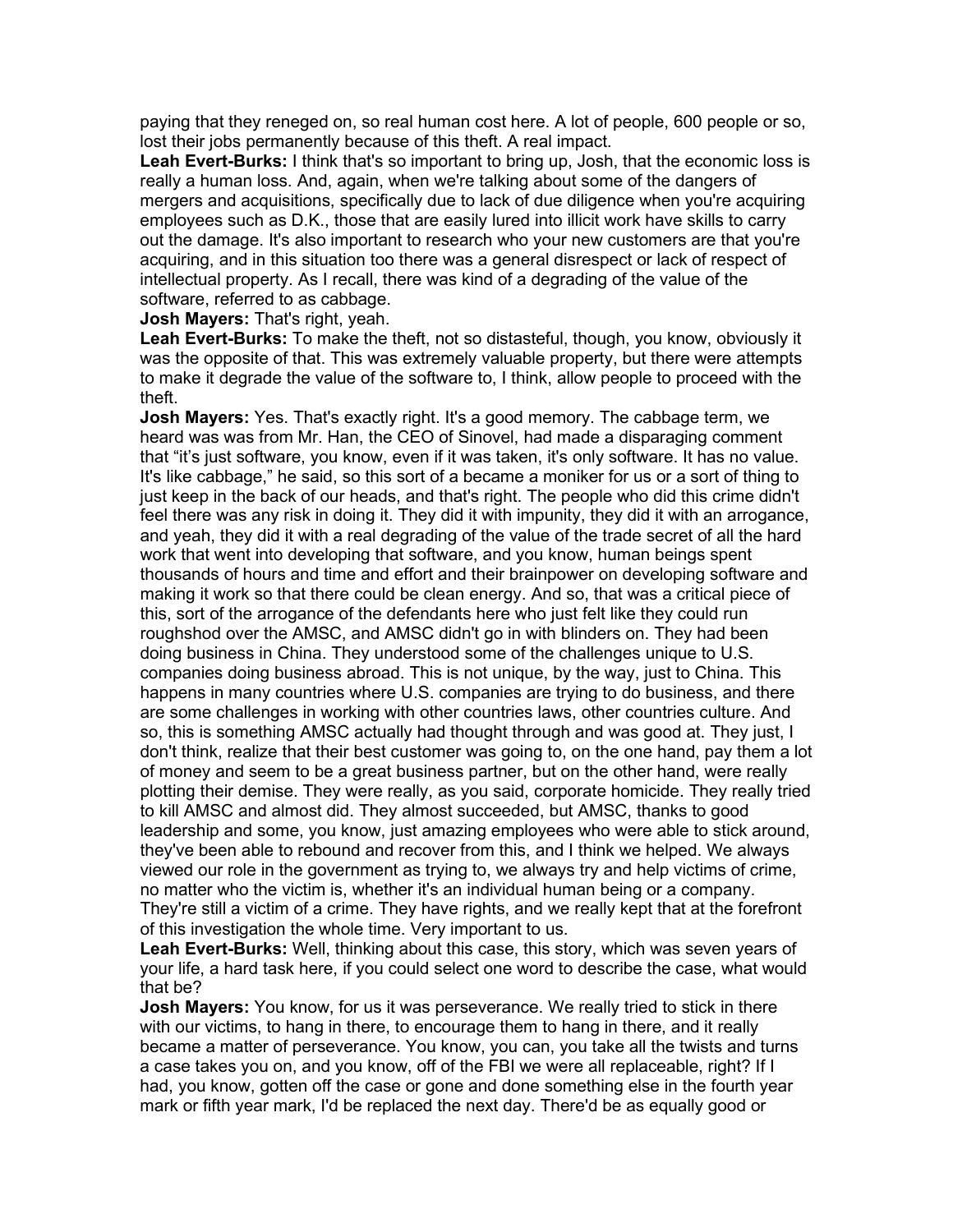better agent taking my place. So, you know, that's the strength of the FBI is we have a lot of depth and a lot of really great smart people, but we stuck with it, and not only the FBI but the partnership with the prosecutors. We had three amazing prosecutors who are just brilliant and great litigators, and they stuck it out for the seven years, so if they stuck it out, I stuck it out, and we really did it because we got to know the victims, and we got to really care about the victims not the corporation per se but the people, like you said, the human beings behind the company who we got to know, and we respected them. They didn't deserve this. They didn't do anything to cause this, and so we felt our obligation to the victims of this pretty serious crime to hang in there, so perseverance on all fronts was the moniker. The word for this case I think.

**Leah Evert-Burks:** Absolutely because when you go into investigation and prosecution on a case like this, you know that it's going to be a long haul.

## **Josh Mayers:** Yes.

**Leah Evert-Burks:** There's going to be legal challenges, as you indicated, there were challenges with respect to service to a foreign entity. Those are almost a given, and you know, there's going to be challenges with gathering evidence and pursuing the case at every step, so perseverance certainly is a good word to capture this. **Josh Mayers:** Right, for sure.

**Leah Evert-Burks:** So Josh, I want to thank you for joining us here today at Brand Protection Stories and just thank you for doing the hard work.

**Josh Mayers:** Thanks, Leah. It was my pleasure. I really enjoyed talking with you today. **Leah Evert-Burks:** This story provides some valuable take-aways for companies looking to do mergers or acquisitions. Including - doing background checks on employees and truly understanding your new customers' motivations as part of your standard due diligence. Companies spend money and resources protecting their property, constructing perimeter fencing, installing security systems, entry restrictions, employing guards, and building firewalls into their information systems, but at times companies may not think about protecting their intangible assets such as intellectual property. 85% of trade secret thefts are by someone familiar with the owner - a business associate, a customer, an employee... As important as your physical perimeter is, the one around your innovation and IP is of equal or greater importance.

**Leah Evert-Burks:** If you're interested in sponsoring episodes of Brand Protection Stories, please contact A-CAPP Assistant Director Kari Kammel at kkammel@msu.edu. **Leah Evert-Burks:** In the next episode, meet a man in the shadows, U.S. Federal Undercover Agent Bobby Sherman. Bobby connected the dots of a wide scale

pharmaceutical counterfeit operation that penetrated the UK supply chain down to healthcare facilities and pharmacies. He did this through keen deduction of the motivations and vulnerabilities of the parties involved and brought the savvy manufacturer of the counterfeit therapeutic drugs to justice in the U.S., and assisted the U.K. authorities in putting the wealthy, ruthless kingpin behind bars.

**Leah Evert-Burks:** Thanks for joining us today for this edition of *Brand Protection Stories*, produced by the Center for Anti-Counterfeiting and Product Protection (or A-CAPP) @ Michigan State University in East Lansing, MI. Please visit us @ acapp.msu.edu. A-CAPP is a non-profit organization founded in 2009. It is the first and only academic body focusing upon the complex global issues of anti-counterfeiting and product protection of all products, across all industries, in all markets. In addition to this series, we offer certificate courses in brand protection, applied education and academic courses, executive education, student internships, live summits and virtual events, ground-breaking research, and publish the quarterly digital industry journal, *The Brand Protection Professional*.